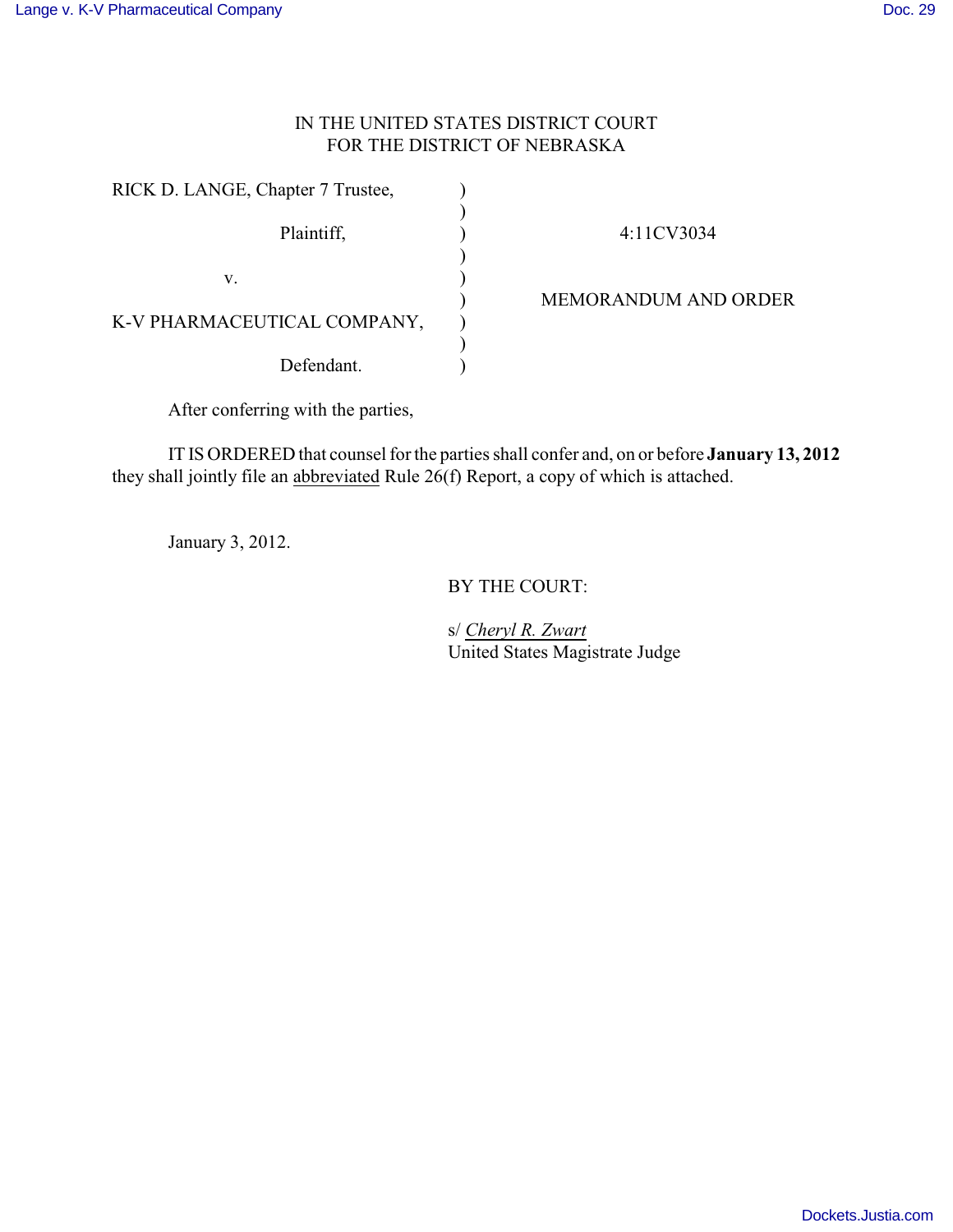## IN THE UNITED STATES DISTRICT COURT FOR THE DISTRICT OF NEBRASKA

|    | $Plaintiff(s)$ ,  | $\colon$ CV                                    |
|----|-------------------|------------------------------------------------|
| V. |                   | <b>ABBREVIATED</b><br><b>RULE 26(f) REPORT</b> |
|    |                   |                                                |
|    | Defendant $(s)$ . |                                                |

The following attorneys conferred to prepare the Report of Parties' Planning Conference for the above-captioned case:

## **(Identify, for each party, the counsel who participated in preparing the Rule 26(f) Report)**.

- A. Experts.
	- 1) If expert witnesses are expected to testify at the trial, counsel agree to at least **identify** such experts, by name and address, (i.e., without the full disclosures required by Rule  $26(a)$ , by  $\qquad \qquad$ .
	- 2) Experts and, unless otherwise agreed, expert **disclosures** shall be served by \_\_\_\_\_\_\_\_\_\_\_\_\_\_\_\_\_. **Note**: The parties may agree on separate dates for the plaintiff(s) and the defendant(s).
	- 3) Motions to exclude expert testimony on *Daubert* and related grounds will be filed by \_\_\_\_\_\_\_\_\_\_\_\_\_\_\_\_\_\_\_\_.
- B. Discovery.
	- 1) Written discovery under Rules 33 through 36 of the Federal Rules of Civil Procedure will be completed by \_\_\_\_\_\_\_\_\_\_\_\_\_\_\_.
	- 2) Depositions, whether or not they are intended to be used at trial, will be completed by \_\_\_\_\_\_\_\_\_\_\_\_\_\_\_\_\_.